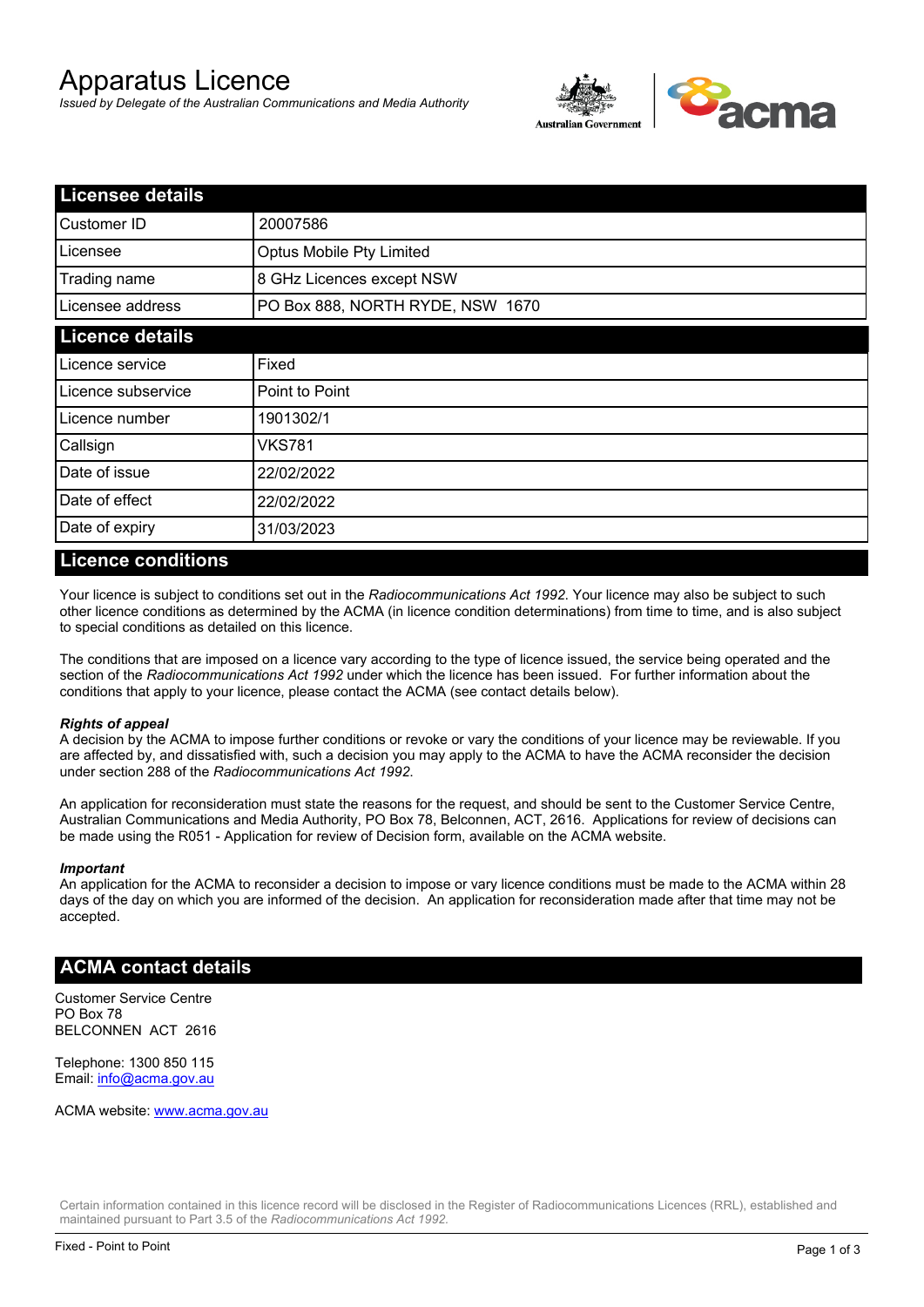# **Advisory Notes applying to licence no.: 1901302/1**

Conditions applicable to the operation of Point to Point station(s) authorised under this licence can be found in the Radiocommunications Licence Conditions (Apparatus Licence) Determination and the Radiocommunications Licence Conditions (Fixed Licence) Determination, the 'fixed licence lcd'. Copies of these determinations are available from the ACMA and from the ACMA home page (www.acma.gov.au).